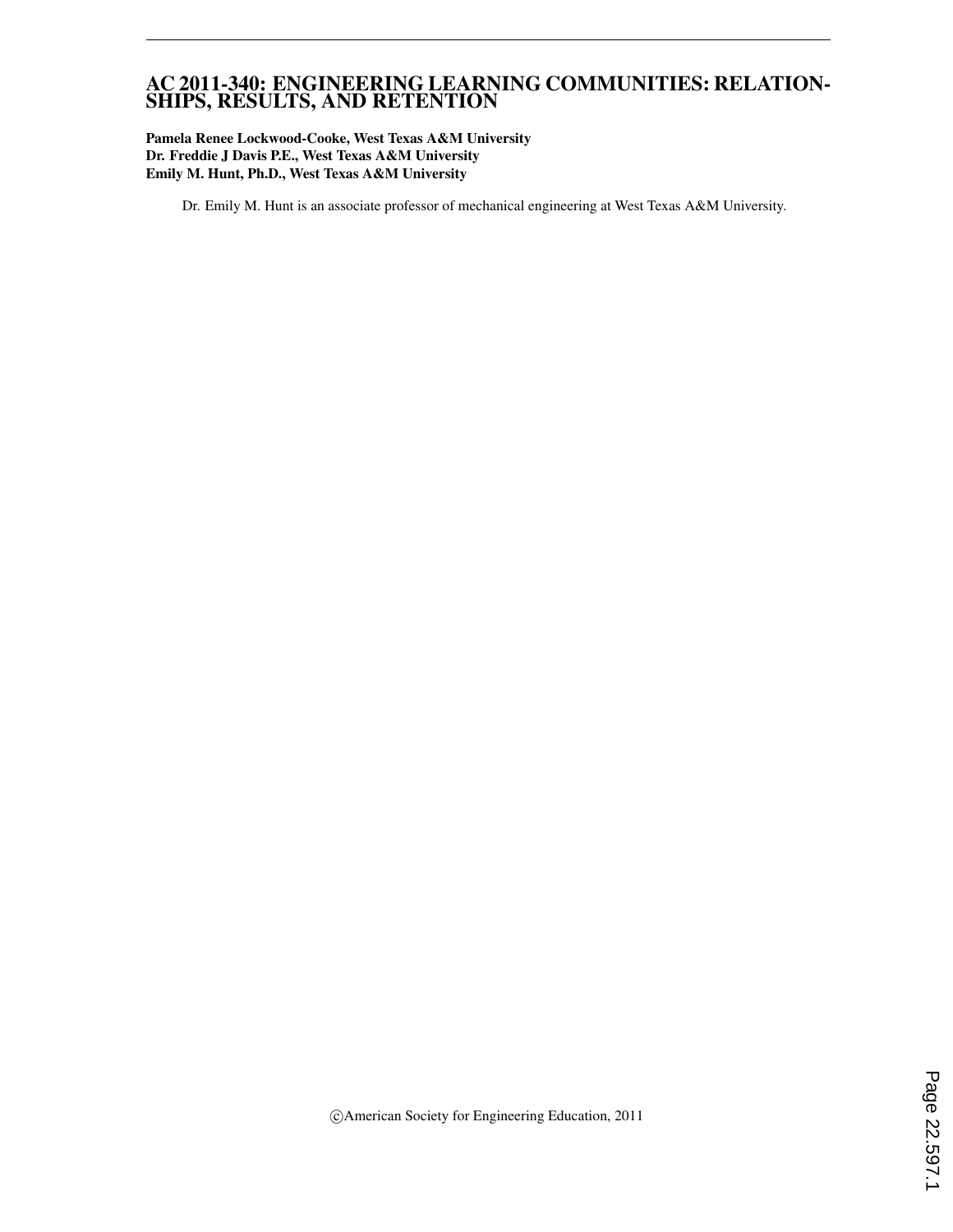# **Engineering Learning Communities: Relationships, Results, and Retention**

#### **Abstract**

Learning communities that dual enroll students in a block of two or more common courses have been implemented across the country in a variety of disciplines and first-year experience programs as a means of increasing retention of first-year students. However, these curricular adaptations are not commonly found in engineering programs. Since fall 2007, engineering and mathematics faculty at West Texas A&M University (WTAMU) have worked in coordination with the WTAMU Office of First-Year Experience to offer engineering learning communities that dual enroll first-year engineering students into a section of *Fundamentals of Engineering* and a freshman level mathematics course, either Pre-Calculus or Calculus I. In spring 2010, this program expanded to offer a learning community linking Calculus II and Engineering Statics. This engineering learning community model integrates the curriculum of mathematics and engineering and through Problem-Based Learning (PBL) experiences provide real world application for the students. Students enrolled in the learning community have shown a higher rate of success in the learning community mathematics courses and through surveys and focus groups have indicated a stronger intent to persist in the engineering field and student impressions of larger gains in engineering problem solving skills than first year engineering students not enrolled in the learning community.

#### **Introduction**

Learning communities have been implemented across the country in a variety of disciplines and first-year experience programs as a means of increasing retention of first-year students. Learning communities have varying forms, however Lenning and Ebbers [1] have identified 4 common forms (1) curricular learning communities that enroll a cohort of students in two or more common courses paired or clustered courses; (2) classroom learning communities where a cohort of students enrolled in a large lecture are broken into smaller cohorts for cooperative learning and group process learning opportunities (3) residential living and learning communities where students with a common major live in the same area of a residential hall increasing the opportunity for out-of-class learning experiences; (4) student type learning communities which enroll a targeted group, for example academically at risk students, honors students or minorities in engineering. Several published studies have linked learning communities to increased retention of first-year students, higher first year GPAs, and lower incidence of academic probation. [2-4] Zhao and Kuh [5] indicate the simple cluster enrollment model of a cohort of students co-enrolled in two or more courses is improved upon when the faculty involved in these courses design activities that require the application of topics from the other course. This curriculum integrated approach to learning communities promotes the development of critical thinking skills and an interdisciplinary approach to problem solution. While living and learning residential hall programs are fairly common in engineering programs across the country, curricular learning communities are rare in the engineering curriculum. [6] Since fall 2007, engineering and mathematics faculty at West Texas A&M University have worked with the coordination with the Office of First-Year Experience and to offer engineering learning communities that dual enroll first-year engineering students into a section of *Fundamentals of*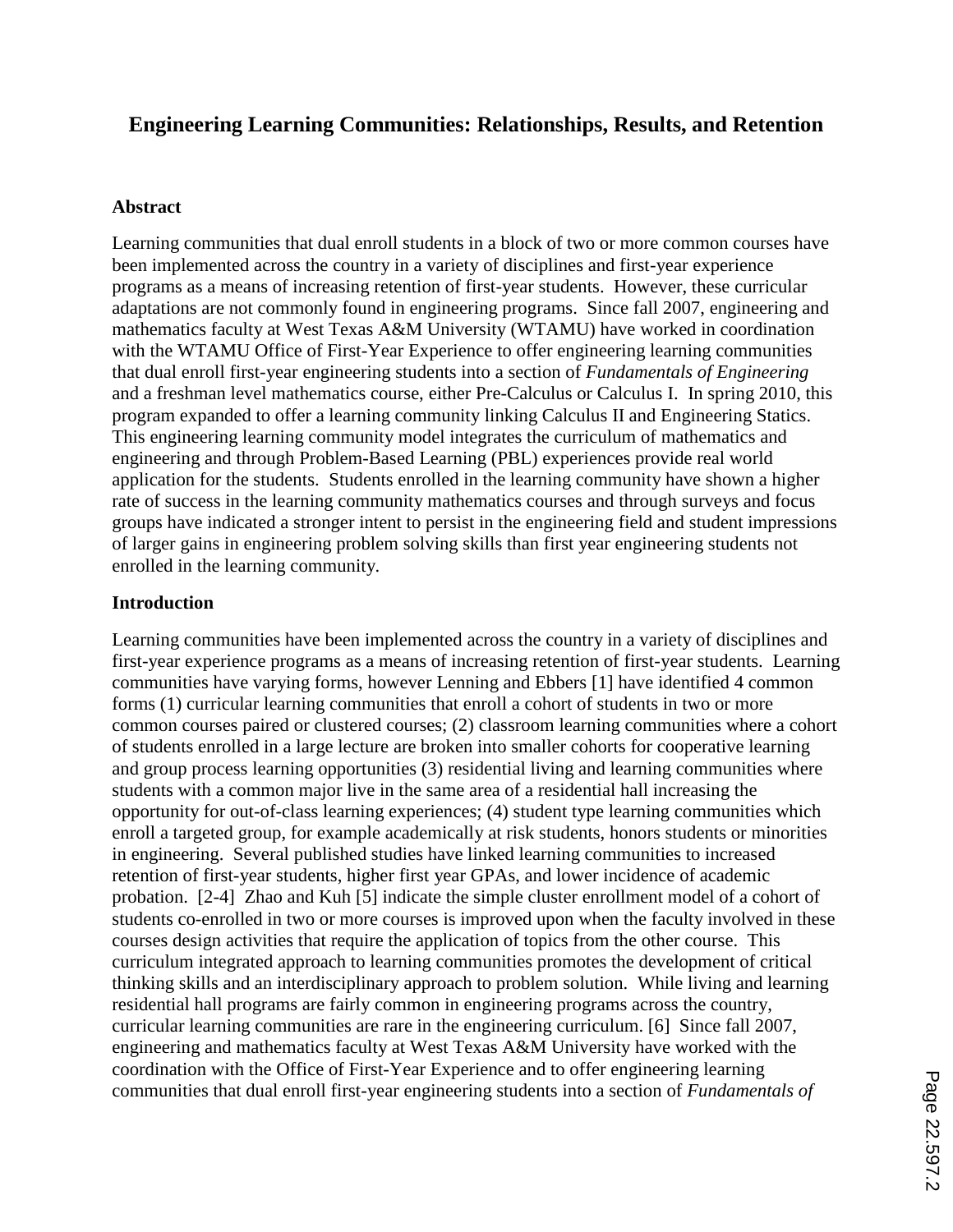*Engineering* and a freshman level mathematics course, either Pre-Calculus or Calculus I. In spring 2010, this program expanded to offer a learning community linking Calculus II and Engineering Statics. The engineering learning community model follows the learning community model of dual enrolling a cohort of freshmen engineering students into common sections of an engineering and mathematics course while also integrating the curriculum of these courses through regular assignments that utilize the content of both courses and Problem-Based Learning projects which apply theory to real-world problems.

## **The WTAMU Model for Engineering Learning Communities**

West Texas A&M University (WTAMU) began its engineering learning community program in fall 2007 through funding provided by the National Science Foundation Science Technology Engineering and Mathematics Talent Expansion program. The goal of this program was to increase retention of first year engineering majors by (1) creating a community of learners that would form study groups early in their academic career; and (2) integrating of the foundation disciplines of mathematics and physics into practical engineering applications using Problem-Based Learning in order to increase student engagement [7-11].

Two learning communities were initiated linking the course of *Fundamentals of Engineering,*  ENGR 1201, with two freshman mathematics courses, *Pre-calculus*, MATH 2412, and *Calculus I*, MATH 2413. Student eligibility for each learning community was based on their ACT/SAT based mathematics placement. A student enrolling in either learning community was required to dual enroll in the linked section of the mathematics and engineering courses so that the learning community cohort of students would attend their mathematics and engineering courses with the same group of students. Based on the success of the learning community linking Calculus I to Fundamentals of Engineering, a third learning community was added in spring 2010 linking Calculus II and Engineering Statics.

The model for these engineering learning communities has focused on a co-curricular approach. Although a member of the mathematics faculty served as the instructor on the mathematics course and an engineering faculty member taught the engineering course, these faculty members worked closely to integrate the content of the two courses. This program has experienced dramatic successes and some failures; however both have provided lessons well learned that have contributed to the model the university is expanding upon today.

Key elements of the WTAMU Engineering Learning Community model are:

- Emphasis to the students of the goals of the learning community initially and throughout the semester
- Consistent integration of the mathematics and engineering course curriculum throughout the semester
- Implementation of PBL projects in both course allowing students to apply theoretical engineering and mathematics principles in the solution of a significant problem
- Frequent communication between the instructors regarding the status and attitudes of the students in the learning community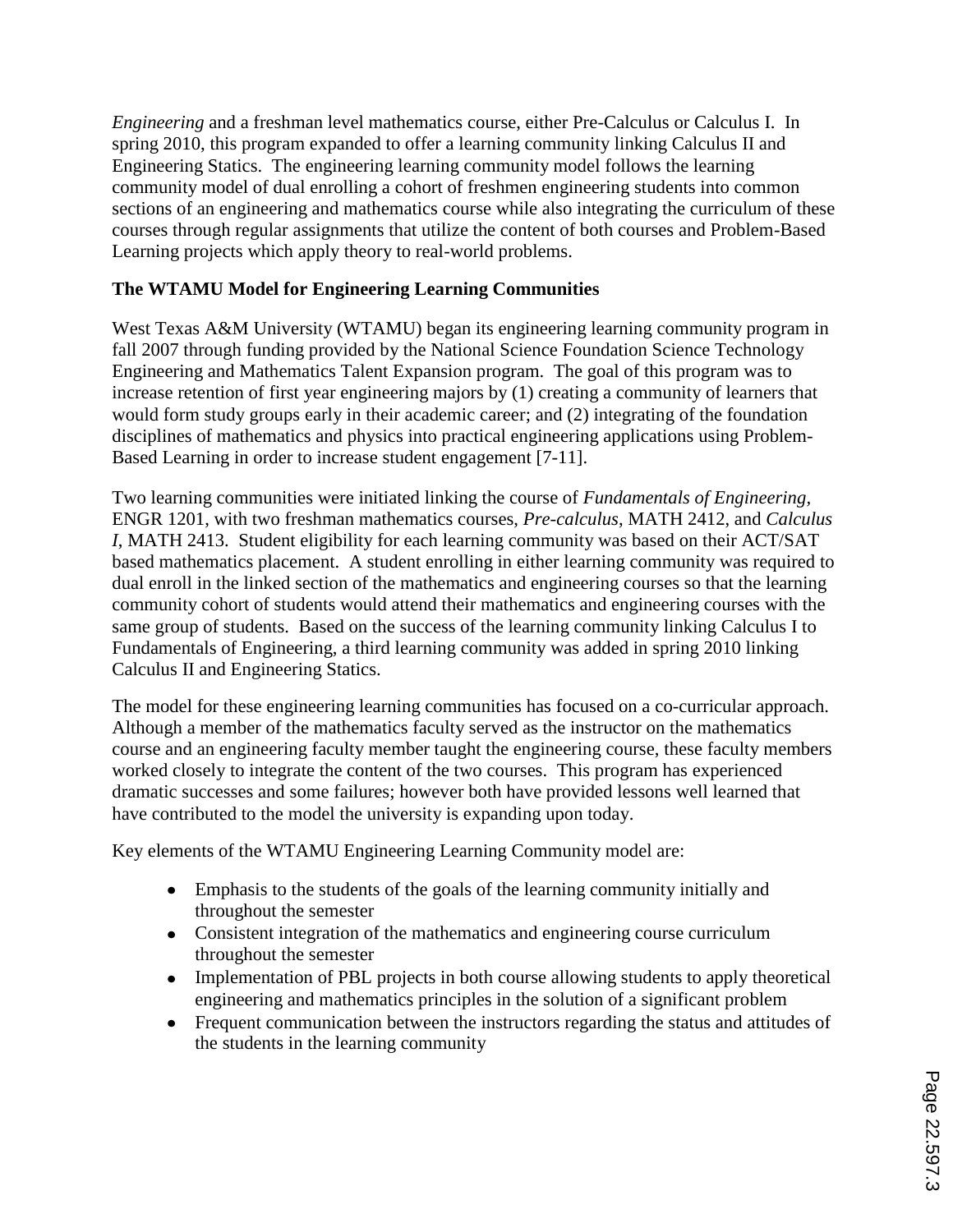Mathematics faculty feel the key to the success of this program is the consistent integration of engineering applications into the Pre-calculus and Calculus curriculum. When possible, a new mathematics concept is introduced in the context of an engineering application. The similar applications are assigned as additional homework problems. For example when introducing the concept of the derivative, the following problem was introduced.



The velocity of a vehicle starting from rest at position  $x=0$  is shown in the figure below:

Knowing that acceleration is the rate of change of velocity, sketch a graph of the acceleration curve.

When introducing integration the same problem was used with the following question:

Knowing that velocity is the rate of change of position  $x(t)$ , if the maximum position is 100 feet and the final position is 20 feet, sketch the graph of the position function  $x(t)$ . [12]

The introduction of a new topic has also been used as the startup of a PBL project. Introducing the project before covering the content allows students to hypothesize a solution and then build on that hypothesis as student knowledge of the content expands. Optimization in Calculus I has been introduced through a PBL project where students optimize the cost of laying an oil pipeline around or through a swamp. A map and scale is given indicating where the pipeline originates and must end. The costs of laying the pipeline through the swamp and on dry land are given per unit foot and student must write the equation for the cost as a function of the path chosen. Engineering faculty chose this problem because of its emphasis in modeling and design. No information is given to the students regarding an appropriate shape to model the swamp. Students must determine a shape that will have a mathematical solution and yet accuracy must also be considered. [13]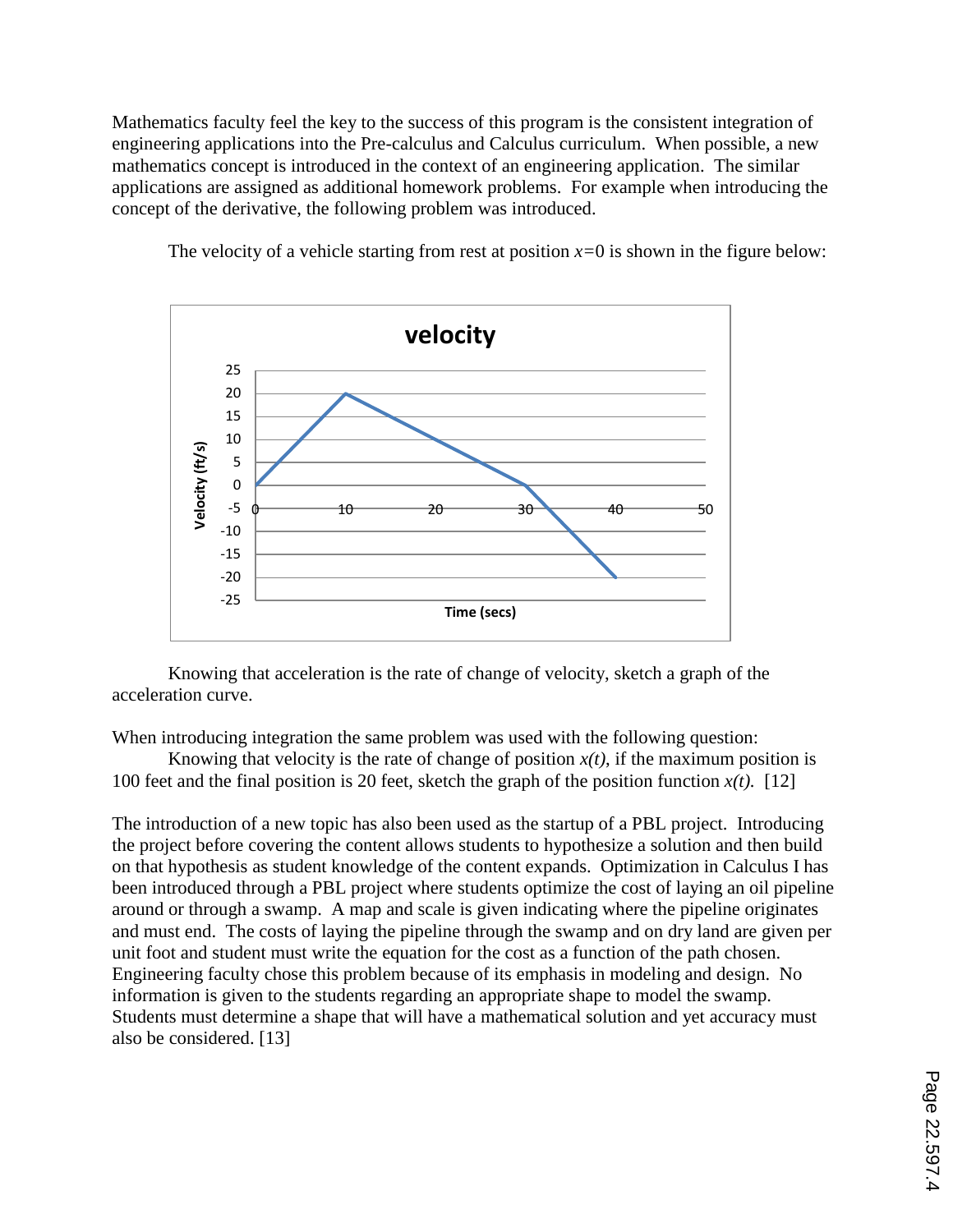## **Results**

The most notable success of the engineering learning community model is the increase in successful completion rate for Calculus I when compared to previous courses with the same instructor as well a current calculus students not enrolled in the learning community. The calculus learning community has shown a consistent 75 to 80 percent pass rate for the students since its inception.

Surveys were administered to all students enrolled in *Fundamentals of Engineering*, including linked and non-linked sections at the conclusion of the fall 2008 and fall 2009 semesters. Some key findings were:

- When students were asked if *they planned to complete a degree in engineering*, 16% of freshmen engineering students not enrolled in a learning community either agreed or strongly agreed with the statement as compared to 8% for those in the learning communities.
- When asked how much the ENGR 1201 course had added to their skills involving *working on a team*, 63% of those not enrolled in the learning community responded either "a great deal" or "a lot" as compared to 93% for those enrolled in the learning community
- When asked how much the ENGR 1201 course added to their skills in *identifying and formulating an engineering problem*, 85% of those in the learning community responded either "a great deal" or "a lot" as compared to 48% for those students not enrolled in the learning community.
- When asked how much the ENGR 1201 course added to their skills in *applying engineering principles*, 80% of those in the learning communities responded "a great deal" or "a lot" as compared to 32% for those students not enrolled in the learning community.
- When asked how much the ENGR 1201 course added to their skills in *critical thinking*, 66% of those in the learning communities responded either "a great deal" or "a lot" as compared to 30% not enrolled in the learning community.
- When asked to describe the *extent of their gains in understanding engineering principles*, 87% of those in the learning community responded "a great deal" or "a lot" as compared to 32% for those not in a learning community
- When asked to describe the *extent of their gains in understanding the relationship between engineering concepts*, 84% of those in the learning community responded "a great deal" or "a lot" as compared to 27% of those not in the learning community.
- When asked to describe the *extent of their gains in using math to solve problems*, 92% of those in the learning community responded "a great deal" or "a lot" as compared to 37% of those not in the learning community.
- 96% of students in the learning communities indicated the linked courses had helped them to find students with whom they could study and felt those study groups would continue.

An additional unexpected result of the learning community was the impact on class attendance. The average number of absences in the learning communities ranged from 0 to 3 for a four day per week mathematics course. This number is much lower than what is traditionally seen in calculus or pre-calculus.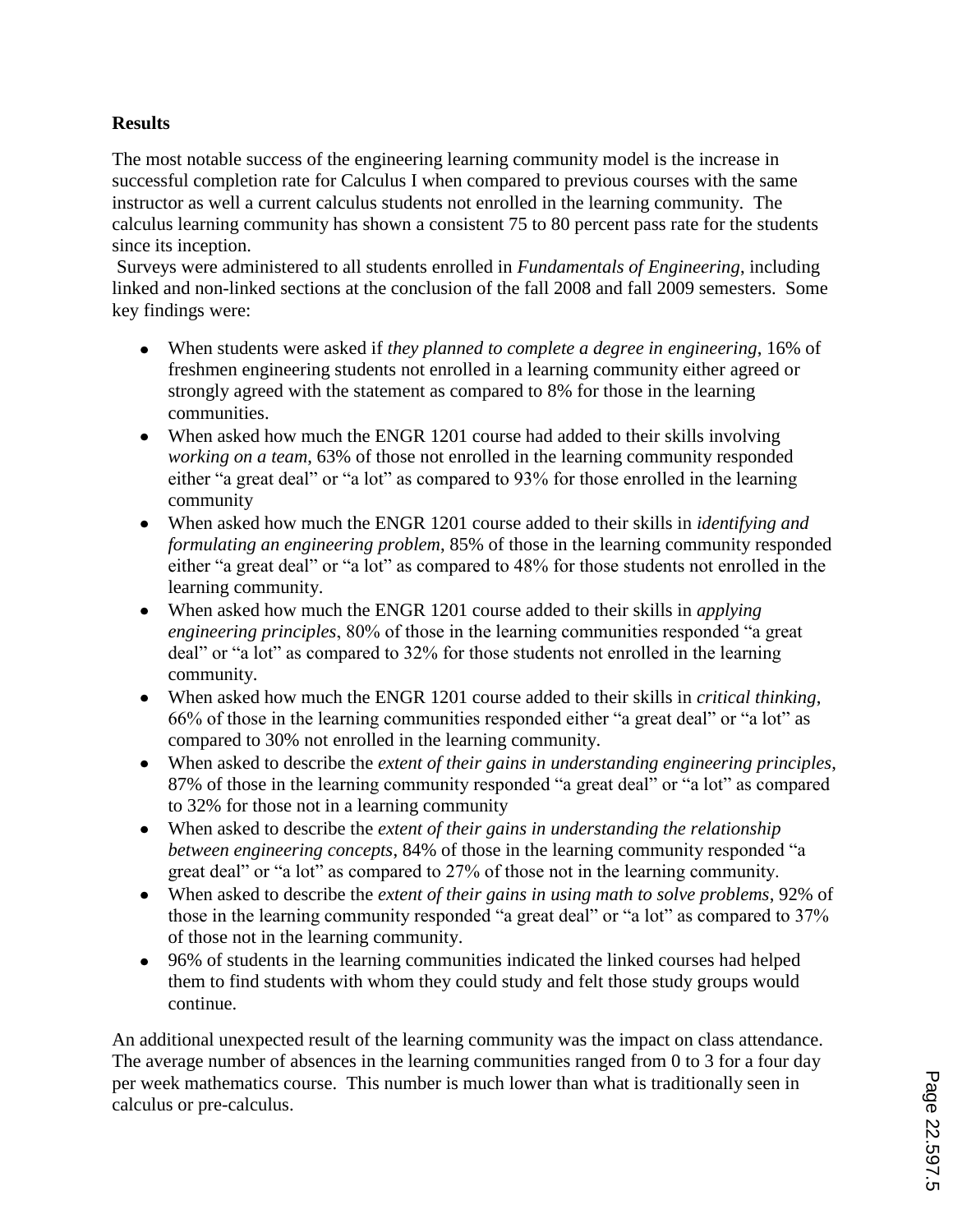In the fall 2008 and 2009 surveys ninety-six percent of students in the learning community indicated a desire to take additional courses under the same model. Mathematics and engineering faculty worked with the WTAMU First-Year Experience Program to offer a learning community linking Calculus II and Engineering Statics in the spring of 2010. Mathematics and engineering faculty were motivated for this extended learning community model based on two factors: 1) the interdependence of applications of integration course objectives in Calculus II and Engineering Statics, 2) the pivotal position of these two courses in the engineering curriculum as freshman engineering majors often decide whether to continue in the engineering program based on their performance in these two challenging courses.

The overlap in course content and objectives between Calculus II and Engineering Statics occurs in the applications of integration portion of Calculus II which includes area, volume, surface area, moments, work and pressure against a surface by a fluid. This content provides numerous opportunities for PBL projects. The faculty however decided upon a fluid dynamics problem where students would experimentally and theoretically completely describe the resultant hydrostatic force exerted against a given submerged surface. Because the local pressure of a fluid is a function of the fluid density and depth at a given point, calculus allows the engineer to determine the total force on the submerged surface by proper integration of the local product of pressure and area. Calculus also provides tools so that engineer may determine the point of action of the total force and thereby determine if there is any moment or bending considerations that must be addressed. This is a prime example of the interdependence of engineering and mathematics and thus, a perfect problem for use in this linked-class PBL project. For the details of this project see [14].

The engineering and mathematics faculty worked to implement further connections throughout the course with topic specific assignments and additional material. A calculus class period was devoted to the theory of solving systems of equations and how to use technology to assist in this process. Engineering data which required a log scale for data analysis initiated the calculus content of logarithmic and exponential functions. Vectors and their operations are generally not discussed in the calculus curriculum until multi-dimensional calculus found in Calculus III. In order to assist the students in Engineering Statics, two calculus meetings were devoted to vectors, vector dot products and cross products. Anecdotal comments by the students indicated that the engineering principles were easier to understand having discussed the mathematics and geometry in calculus prior to the discussion of moments about a point and line in statics. The link between Calculus and Statics will be expanded to include moment and shear diagrams. Using point loads, and uniform and more complex distributed loads, the math students will apply the integration techniques to evaluate the shear and bending moments along a beam. The students will subsequently conduct experiments to determine the accuracy of these results. The students may also be asked to optimize placement of supports to minimize the bending moment in the beam under the various loadings.

## **Challenges Encountered with Implementation**

In the fall 2007 pilot of the math/engineering learning communities, students were advised into one of the two communities at freshman orientation by a member of the WTAMU engineering or mathematics faculty. Very little explanation was provided over why they should choose to be in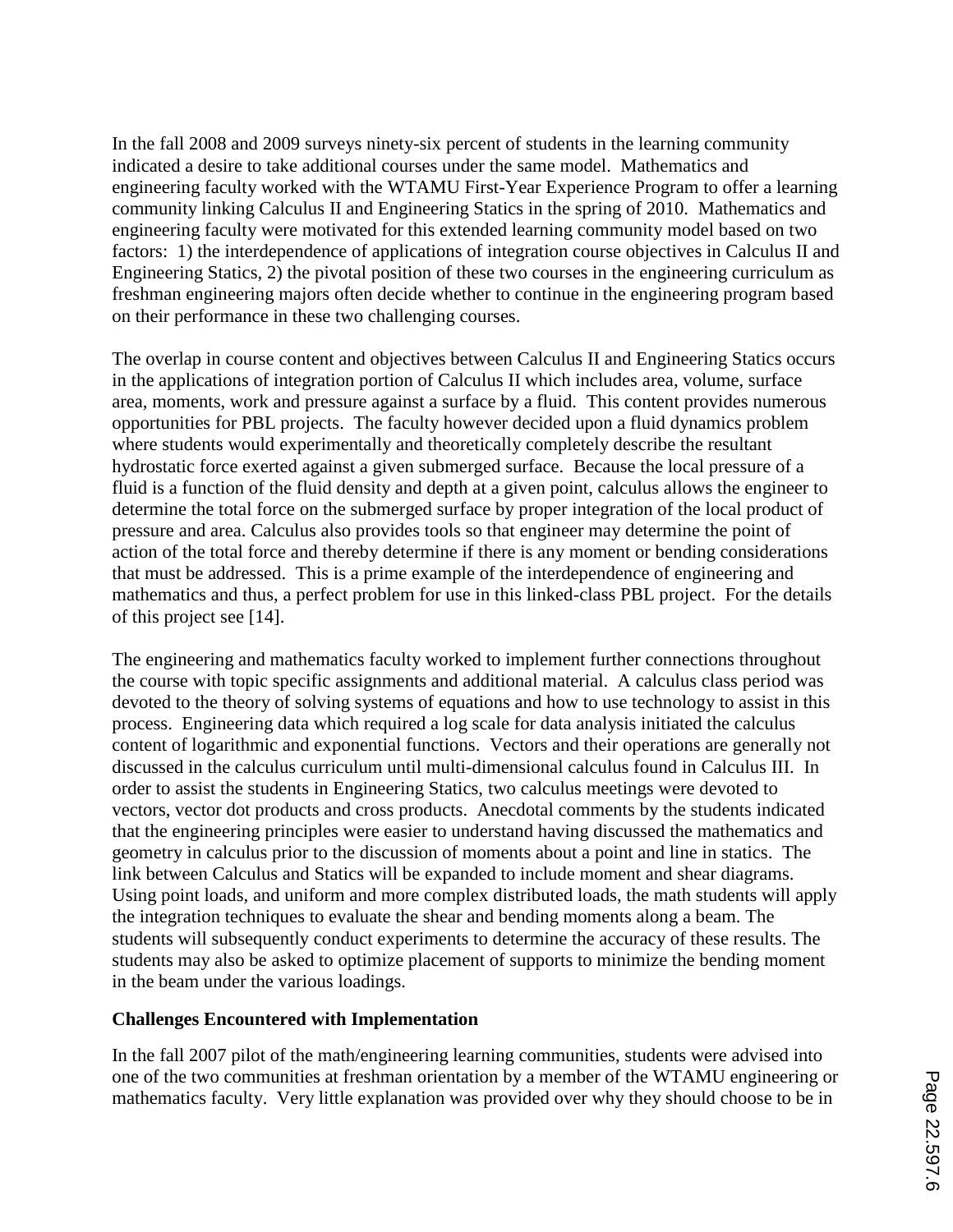this community. The feelings of the engineering and mathematics freshmen advisors was primarily that students have to take both of these courses, so why not take the linked sections? Surveys and focus groups were conducted at the conclusion of the semester to assess student attitudes about their experience. Students found it difficult to describe or assess the experience because they had no idea what to expect when they enrolled in the course. Subsequent learning communities have discussed on the first class day the retention and engagement literature on learning communities and their advantages as well as the program goals of building a supportive collaborative working environment to improve student success. Student feedback provided in focus groups and surveys have since been beneficial in helping to improve the program.

Although linked PBL experiences were incorporated into the Pre-calculus/Fundamentals of Engineering link since fall 2007, the mathematics and engineering faculty team experienced difficulty finding content that would link the curriculum prior to fall 2009. Although the student surveys indicated the results listed above, failure rates in the pre-calculus learning community remained consistently at the same level as the non-linked sections. In fall 2009, mathematics faculty implemented the method of initiating new algebra or trigonometry concepts with engineering application. The primary examples used were those developed in the Wright State *Introductory Mathematics for Engineering Applications. [12]* The mathematics instructor assigned additional engineering applications as homework problems to be incorporated into an engineering portfolio which was collected at the conclusion of the semester. The result was a dramatic increase in the percentage of students successfully completing the linked pre-calculus section, 83% earning a grade of D or above has compared to 50% for the remaining sections, also the historical rate for the learning community prior to fall 2009. Time will tell if this was the key factor, but it is encouraging.

## **Conclusion**

A detailed analysis of retention is underway and necessary to determine the impact of the engineering learning communities on the overall goal of improved retention of engineering majors. Students are enrolled in the engineering learning community by self-selection. The unknown factor of inherent motivation cannot be controlled for. However, results to date indicate improved student performance in gateway mathematics courses from historical data and an improved intent to persist over students not enrolled in the learning community.

## **References**

- [1] O. T. Lenning and E. Association for the Study of Higher, "The Powerful Potential of Learning Communities: Improving Education for the Future. ASHE-ERIC Higher Education Report, Vol. 26, No. 6," 1999.
- [2] S. Baker, "Impact of Learning Communities on Retention at a Metropolitan University," *Journal of College Student Retention,* vol. 2, pp. 115-26, 2001.
- [3] V. Tinto and A. Goodsell-Love, "Building community," *Liberal Education,* vol. 79, p. 16, 1993.
- [4] V. Tinto, "Colleges as Communities: Taking research on student persistence. ," *Review of Higher Education* vol. 68, pp. 167-177, 1998.
- [5] C.-M. Zhao and G. D. Kuh, "Adding Value: Learning Communities and Student Engagement," *RESEARCH IN HIGHER EDUCATION,* vol. 45, pp. 115-138, 2004.